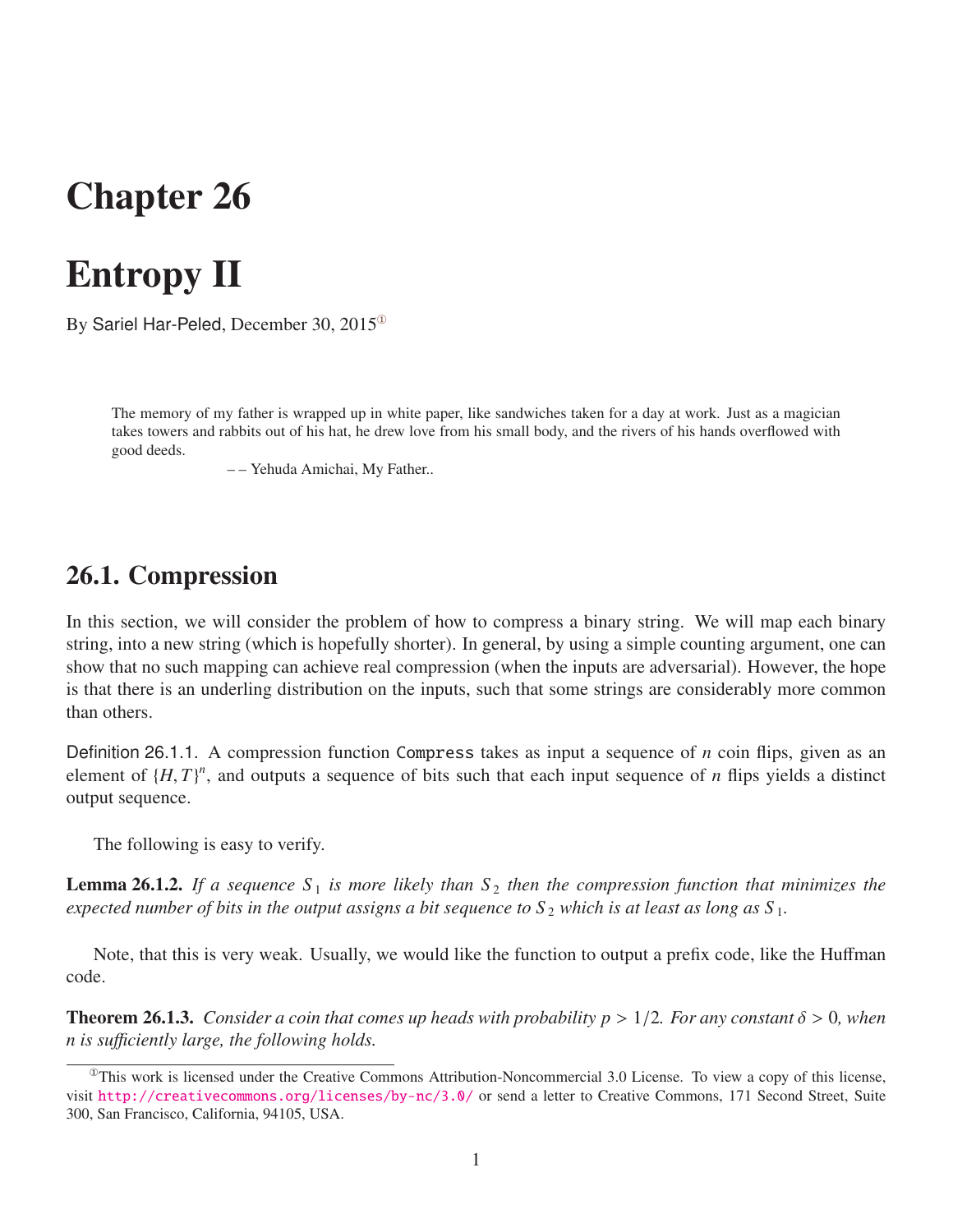- *(i) There exists a compression function* Compress *such that the expected number of bits output by* Compress *on an input sequence of n independent coin flips (each flip gets heads with probability p) is at most*  $(1 + \delta)n\mathbb{H}(p)$ *; and*
- *(ii) The expected number of bits output by any compression function on an input sequence of n independent coin flips is at least*  $(1 - \delta)n\mathbb{H}(p)$ *.*

*Proof:* Let  $\varepsilon > 0$  be a constant such that  $p - \varepsilon > 1/2$ . The first bit output by the compression procedure is '1' if the output string is just a copy of the input (using  $n + 1$  bits overall in the output), and '0' if it is compressed. We compress only if the number of ones in the input sequence, denoted by *X* is larger than  $(p - \varepsilon)n$ . By the Chernoff inequality, we know that  $Pr[X < (p - \varepsilon)n] \leq exp(-n\varepsilon^2/2p)$ .<br>If there are more than  $(p - \varepsilon)n$  ones in the input and since  $n - \varepsilon$ .

If there are more than  $(p - \varepsilon)n$  ones in the input, and since  $p - \varepsilon > 1/2$ , we have that

$$
\sum_{j=\lceil n(p-\varepsilon)\rceil}^{n} {n \choose j} \le \sum_{j=\lceil n(p-\varepsilon)\rceil}^{n} {n \choose \lceil n(p-\varepsilon)\rceil} \le \frac{n}{2} 2^{n \mathbb{H}(p-\varepsilon)},
$$

by [Corollary 26.2.1.](#page-1-0) As such, we can assign each such input sequence a number in the range  $0 \dots \frac{n}{2}$ <br>and this requires (with the flag bit)  $1 + |\log n + n\mathbb{H}(n - s)|$  random bits  $\frac{n}{2}2^{n\mathbb{H}(p-\varepsilon)},$ and this requires (with the flag bit)  $1 + \lfloor \lg n + n \mathbb{H}(p - \varepsilon) \rfloor$  random bits.<br>Thus the expected number of bits output is bounded by

Thus, the expected number of bits output is bounded by

$$
(n+1)\exp\left(-n\varepsilon^2/2p\right) + \left(1 + \lfloor \lg n + n \mathbb{H}(p-\varepsilon)\rfloor\right) \le (1+\delta)n\mathbb{H}(p),
$$

by carefully setting ε and *<sup>n</sup>* being sufficiently large. Establishing the upper bound.

As for the lower bound, observe that at least one of the sequences having exactly  $\tau = \left\lfloor (p + \varepsilon)n \right\rfloor$  heads, must be compressed into a sequence having

$$
\lg \binom{n}{\lfloor (p+\varepsilon)n \rfloor} - 1 \ge \lg \frac{2^{n \mathbb{H}(p+\varepsilon)}}{n+1} - 1 = n \mathbb{H}(p-\varepsilon) - \lg(n+1) - 1 = \mu,
$$

by [Corollary 26.2.1.](#page-1-0) Now, any input string with less than  $\tau$  heads has lower probability to be generated. Indeed, for a specific strings with  $\alpha < \tau$  ones the probability to generate them is  $p^{\alpha}(1 - p)^{n-\alpha}$  and  $p^{\tau}(1 - p)^{n-\tau}$ , respectively. Now observe that respectively. Now, observe that

$$
p^{\alpha}(1-p)^{n-\alpha} = p^{\tau}(1-p)^{n-\tau} \cdot \frac{(1-p)^{\tau-\alpha}}{p^{\tau-\alpha}} = p^{\tau}(1-p)^{n-\tau} \left(\frac{1-p}{p}\right)^{\tau-\alpha} < p^{\tau}(1-p)^{n-\tau},
$$

as  $1 - p < 1/2 < p$  implies that  $(1 - p)/p < 1$ .

As such, [Lemma 26.1.2](#page-0-1) implies that all the input strings with less than  $\tau$  ones, must be compressed into strings of length at least  $\mu$ , by an optimal compresser. Now, the Chenroff inequality implies that  $Pr[X \leq \tau] \geq$  $1 - \exp(-n\varepsilon^2/12p)$ . Implying that an optimal compresser outputs on average at least  $\left(1 - \exp(-n\varepsilon^2/12p)\right)\mu$ .<br>Again by carefully choosing s and *n* sufficiently large, we have that the average output length of an optimal Again, by carefully choosing  $\varepsilon$  and *n* sufficiently large, we have that the average output length of an optimal compressor is at least  $(1 - \delta)n\mathbb{H}(p)$ .

#### 26.2. From previous lecture

<span id="page-1-0"></span>**Corollary 26.2.1.** *We have:*  $(i) q \in [0, 1/2] \Rightarrow {n \choose \lfloor n \rfloor}$  $\begin{array}{cc} n \lfloor nq \rfloor \leq 2^{n \mathbb{H}(q)}. & (ii) \ q \in [1/2, 1] \binom{n}{\lceil nq \rceil}. \end{array}$  $\binom{n}{\lfloor nq \rfloor} \leq 2^{n\mathbb{H}(q)}$ .  $(iii)$   $q \in [1/2, 1] \Rightarrow \frac{2^{nE(q)}}{n+1}$  $\frac{n^{\min(q)}}{n+1} \leq {n \choose \lfloor nq \rfloor}$  $\binom{n}{\lfloor nq \rfloor}$ , (iv)  $q \in [0, 1/2] \Rightarrow \frac{2^{n\mathbb{H}(q)}}{n+1}$  $\frac{n^{\min(q)}}{n+1} \leq \binom{n}{\lceil nq \rceil}$  $\binom{n}{nq}$ .